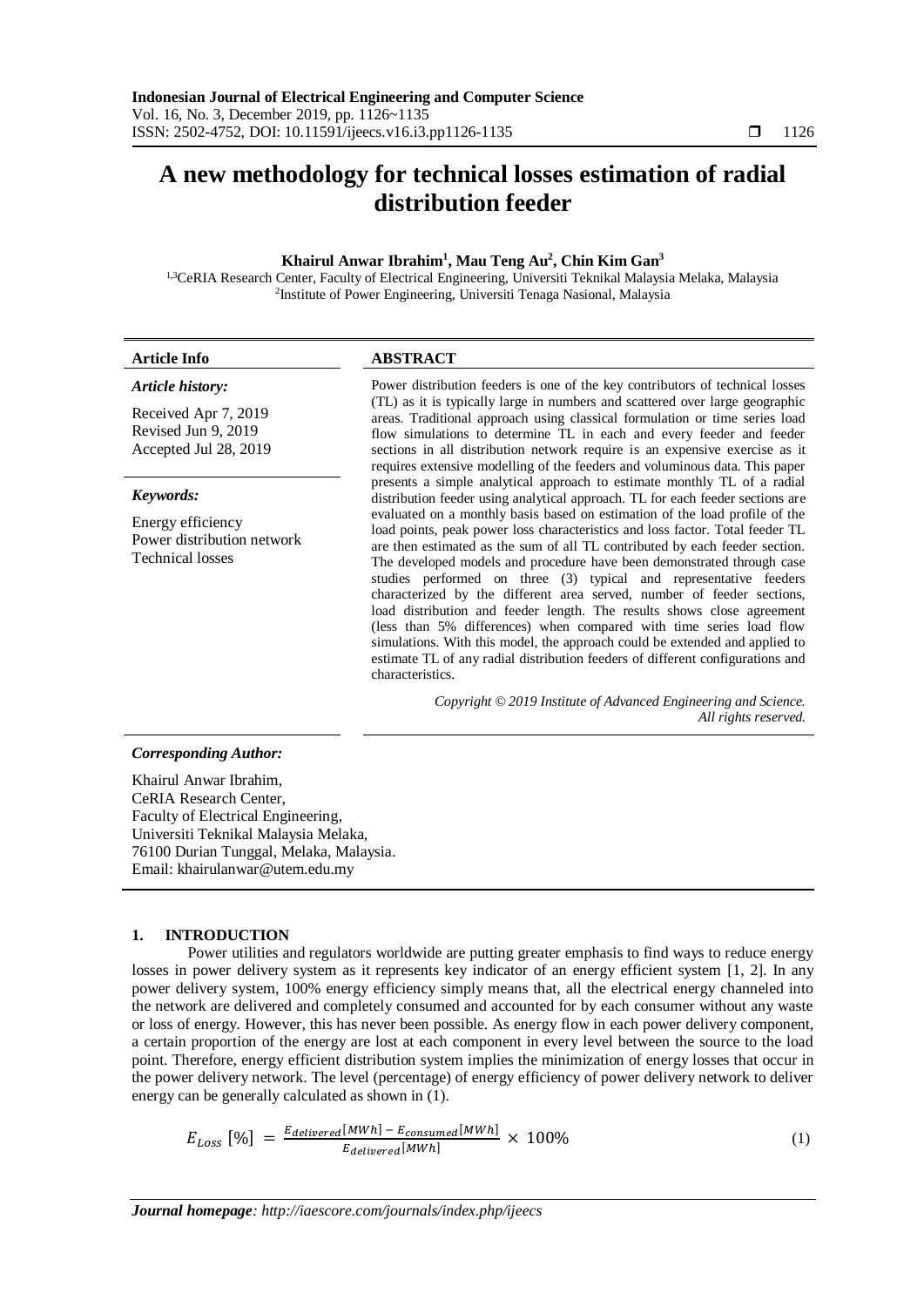Where:

| $E_{Loss}$      | $=$ total energy losses (generation, transmission and distribution) |
|-----------------|---------------------------------------------------------------------|
| $E_{delivered}$ | $=$ energy delivered (measured) at the generation system point      |
| $E_{consumed}$  | $=$ energy consumed and billed at end-customer                      |

Distribution energy losses can be broken down into technical losses (TL) and non-technical losses (NTL) [3, 4]. TL are associated with the inevitable and inherent loss of energy due to energized equipment and current flowing through resistive distribution components [5]. TL can be measured using energy meters or computed based on the network's electrical properties, such as resistance, reactance, voltage, current, and power [6, 7]. Meanwhile, NTL are those energy units that are delivered for consumption but are not accounted or paid for, as a consequence of consumer pilferages, energy theft, faulty or incorrect billing [8].

Studies have shown that the average TL in distribution network worldwide ranges between 5% and 10% of the total energy delivered, of which mostly coming from the distribution network [9, 10]. Distribution TL degrades the network performance and economic efficiency and increases system capacity, hence, resulting in billions of financial losses and increase in cost of investment [11-13]. The cost of TL and cost of investment in reducing TL can also significantly affect the consumer's price or tariff of electricity. In some countries, as the privately-owned distribution network operation (DNO) do not directly bear these costs, the cost of TL is transferred as part of service cost to the customers. Consequently, regulatory bodies are imposing new regulations for DNO to reduce losses in their networks to a prescribed standard level or they will be penalized [14]. Also, distribution TL contributes to excessive greenhouse gases (GHG) emission, assuming it is entirely produced by fossil-fueled power generation plant [15, 16]. TL in distribution network can be reduced in many ways such as power factor correction, voltage optimization, network augmentation (e.g. increase conductor size), network reconfiguration (optimization), optimal sizing and location of DG and many more [9, 17, 18].

In a distribution network, majority of TL are contributed by feeders and transformers connected to the network. This paper concerns with TL in distribution feeders, hence, TL for transformers is not the scope of this paper. In this sense, the decrease of feeder TL which will improve the efficiency of network's operation are constantly desired goals for utilities and regulators.

### **1.1. Technical Losses In Distribution Feeders**

Electrical energy flows through multiple feeder sections to serve all connected loads. Sometimes, one or more line branches (or laterals) branch emanates from the main feeders. Each MV feeder and/or feeder section can be fairly short, on the order of a few or less than 1 km, or it can be as long as several tens of km, depending on the distance from the substation to the load point. Furthermore, the magnitude of load along connected at each load point (or load distribution) along feeder also varies at every demand period.

TL in distribution feeder is primarily caused by " $I^2R$  losses" which means that demand profiles containing large peaks lead to significantly more TL than flat demand profiles, even if the average power usage is the same. Theoretically, the power losses (MW) of a typical feeder in Figure 1 at any time  $t$  can be described using (2) and (3) [19]. The total TL for the entire feeder is then calculated as the sum of all TL contributed by all feeder section using (4). As shown in (2) is useful in calculating power (MW) losses only when all the operating condition and the detail parameters for each feeder section are known.



Figure 1. One line diagram of a typical radial feeder

$$
P_i^{Loss, fdr} = R_i \times I_i^2 = R_i \times \frac{P_i^2}{V_i^2}
$$
\n
$$
(2)
$$

*A new methodology for technical losses estimation of radial distribution feeder (Khairul Anwar Ibrahim)*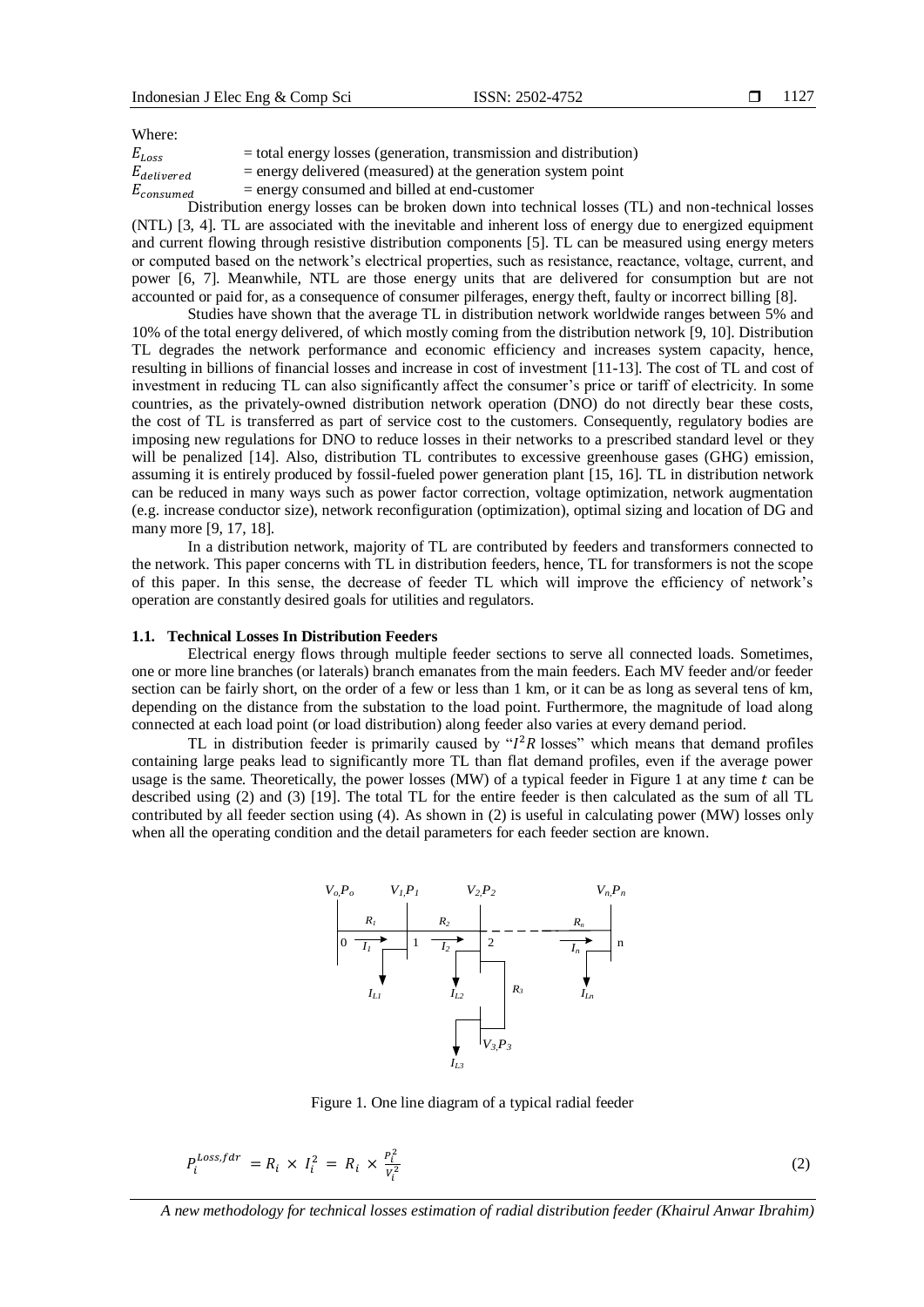$$
E_i^{Loss, fdr} = \int_{t=0}^{T} P_i^{Loss, fdr}(t)dt = R_i \times \int_{t=0}^{T} I_i^2(t)
$$
\n(3)

$$
E_i^{Loss, fdr}(total) = \sum_{i=1}^{n} \left( R_i \times \int_{t=0}^{T} I_i^2(t) \right)
$$
\n(4)

Where:

| $P_i^{Loss, fdr}$        | $=$ power losses of the $ith$ feeder section             |
|--------------------------|----------------------------------------------------------|
| $E_i^{Loss, fdr}$        | $=$ energy losses in feeders of the $ith$ feeder section |
| $E_i^{Loss, fdr}(total)$ | $=$ total feeder energy losses                           |
| $I_i$                    | = current flowing of the $ith$ feeder section            |
| $P_i$                    | $=$ real power of the $ith$ feeder bus/load point        |
| $V_i$                    | = voltage of the $ith$ bus                               |
| $R_i$                    | $=$ total resistance of the $ith$ feeder section         |
| i                        | $=$ feeder section/bus number/load point                 |
| $\boldsymbol{n}$         | $=$ total number of feeder section / busses              |
| T                        | $=$ the time period of interest                          |

Calculating TL using the above TL formulae is difficult since they vary at every feeder section in the system due to variations in conductor resistance and current, caused by different length, load distribution, topology of the feeders [20]. It requires voluminous data collection and rigorous effort to develop, update and simulate/calculate the network and feeder model and many of the operating conditions occurring within the period are not known beforehand [21-23]. Therefore, due to these practical difficulties, distribution feeder's TL are approximated using different approaches, such as the load factor approach.

## **1.2. Existing Methodologies to Determine Distribution Feeder Technical Losses**

The definitive/straight forward method to assess feeder TL is to install energy meters at strategic locations along feeders to record the energy in and out of the individual feeder sections or any network component, of which would be a costly exercise [24]. Thus, to avoid this costly exercise, computational modelling such as load flow approach are used to perform TL assessment.

The use of time-interval load flow simulations are widely used to accurately analyze TL in distribution feeders [25-27]. However, for accurate calculation of system wide distribution network, using these methods require in-depth knowledge and detail modelling of the distribution feeder. As the size of the network grows, the computation time, data and storage requirement increases exponentially. Artificial intelligence techniques, such as fuzzy logic [28] and clustering algorithm [29] are also applied to solve the problem, which requires large datasets to be trained to estimate TL. When the complete set of networks and energy metering data are not available, the prevailing method to estimate TL in the distribution network is to use the "load loss factor" method [30]. Benchmark network were used to infer TL of large distribution network according to their clusters [23, 24, 31]. However, since it is unlikely that any two networks and/or feeders exhibit the same characteristics, the benchmarking approach to infer TL of large distribution network might not yield acceptable results [32].

To address these practical difficulties, estimation of distribution feeder TL is still an aspect of great interest, as shown by the number of different studies performed on this subject. There is still need for researchers to further develop a more effective approach to estimate distribution feeder TL in the event of inadequate or even unavailability of accurate network and energy metering data. This paper attempt to cover such a knowledge gap, through developing an analytical approach to estimated TL in feeder and feeder sections in the absence of detail energy meter data in feeders and reducing the use of load flow simulations. The idea of establishing an analytical approach to estimate TL of a radial distribution feeder (i.e. with unidirectional power flow) is proposed. TL for each feeder sections are evaluated on a monthly basis based on estimation of the load profile of the load points, peak power loss generic characteristics and load loss factor method. Total feeder TL are estimated as the sum of all TL contributed by each feeder section. This paper continues and completes the preliminary research presented by the same authors in [33], extending feeder TL estimation model.

## **2. RESEARCH METHOD**

This paper propose a new method to estimate distribution feeder TL using analytical approach. The feeder model is a traditional distribution feeders (without any distributed energy resources) which operated in radial configurations. In this model, the load is assumed balanced in all three phases and there's no TL due to current in ground cables. Figure 2 shows a general radial distribution feeder with *n* feeder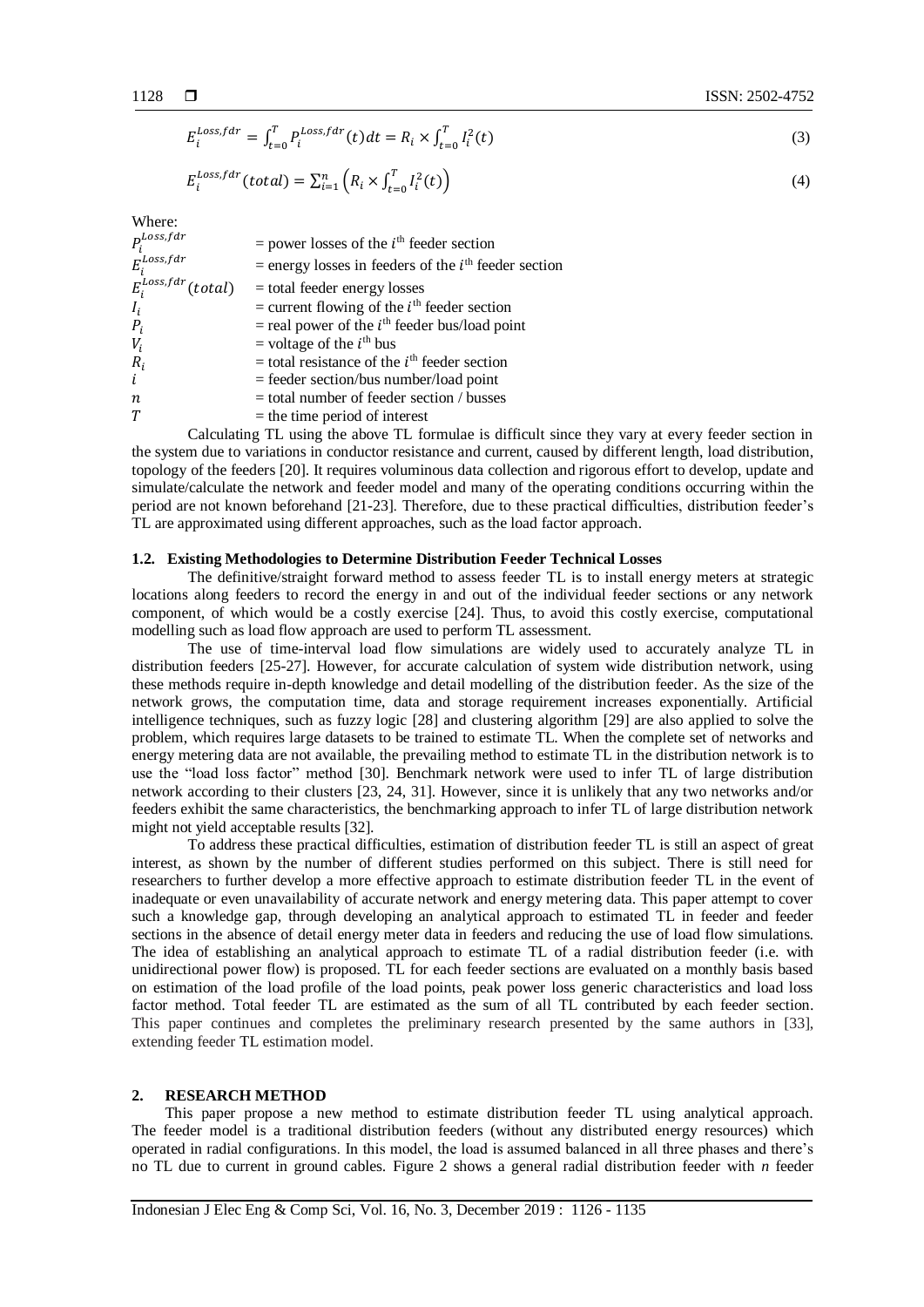sections. As the total infeed energy flows into each feeders from the source to each load point, a proportion of the energy are lost in each feeder sections, mainly as  $I^2R$  losses. The level of TL associated with each feeder sections are influenced by a number of key parameters such as feeder length (*l*), load segment composition and distribution, topology, feeder loading and cable size. Each feeder sections between two (2) load points have different length and carry different amount of load.



Figure 2. Radial distribution feeder single line model with *n* feeder sections

The load profile of the feeder sections depends on the amount of load characteristic measured at each of the load points and can be recorded using Smart Meters at all load points. However, due to economic reasons, not all load points are equipped with energy meters, hence, it is often times estimated or using sample measurement or typical load profile. Thus, in this work, analytical equations based on feeder section length, peak demand, peak power loss (PPL), load factor (LF) and loss factor (LsF) are formulated to describe the energy loss for each feeder section as well as for the entire feeder. The LF and LsF are key to estimate TL in distribution feeders and are one of the prevailing method used by utilities to estimate TL in the distribution network due to when complete set of networks and loads data are not available [34, 30]. This study shall adopt this approach as part of the overall proposed method.

The load for any *i*<sup>th</sup> feeder section,  $(P_f^i(t))$ , during the time period T can be derived by aggregating the load at each downstream load point  $(P_L^i(t))$  at all  $t = 0 ... T$ . For *n* numbers of feeder sections and load points, the load profile for the first feeder section can be calculated as the coincident sum of all the load profile at load point 1 to  $n$  as shown in (5). The second feeder section is derived based on coincident sum from load profile at load point 2 to n; so on and so forth. The 30-days energy loss (in MWh) for each  $i^{th}$ feeder section  $(\mathfrak{I}_i)$  can be estimated based on its peak power loss  $(\varphi_i)$ , loss factor  $(\mathcal{L}_i)$  and the time period  $(1 \text{ month} = 720 \text{ hours})$ , as shown in  $(6)$  and  $(7)$ .

To further simplify the task, a set representative composite load profile, and the corresponding LF, are estimated for each load point to represent the type and composition of different load segment type. These data are obtained from local power utility based on load survey, as shown in Figure 3.

$$
P_f^i(t) = P_L^i(t) + P_L^{i+1}(t) + \dots + P_L^n(t), \text{ for all } t = 0 \dots T
$$
\n(5)

$$
\mathfrak{I}_i = \wp_i \times \mathcal{L}_i \times 720, \quad \text{for all } i = 0 \dots n \tag{6}
$$

$$
\mathcal{L}_i = \alpha \cdot F_i + (1 - \alpha) \cdot \mathcal{F}_i^2 \quad , \text{for all } i = 0 \dots n \tag{7}
$$

Where:

| $\rho_i$                      | $=$ peak power demand of $ith$ feeder section                            |
|-------------------------------|--------------------------------------------------------------------------|
| $l_i$                         | = length of $i^{th}$ feeder section                                      |
| $\mathcal{F}_i$               | $=$ load factor of $ith$ feeder section                                  |
| $\mathcal{L}_i$               | $=$ loss factor of $ith$ feeder section                                  |
| α                             | $=$ loss factor coefficient                                              |
| $a_R$ , $b_R$ , $c_R$ , $d_R$ | $=$ polynomial coefficients of base case PPL equation for feeder section |
| Ю,                            | $=$ peak power loss for the $ith$ feeder section                         |
| $\sigma_i$                    | = PPL correction factor due to length of the $i^{th}$ feeder section     |
|                               |                                                                          |

*A new methodology for technical losses estimation of radial distribution feeder (Khairul Anwar Ibrahim)*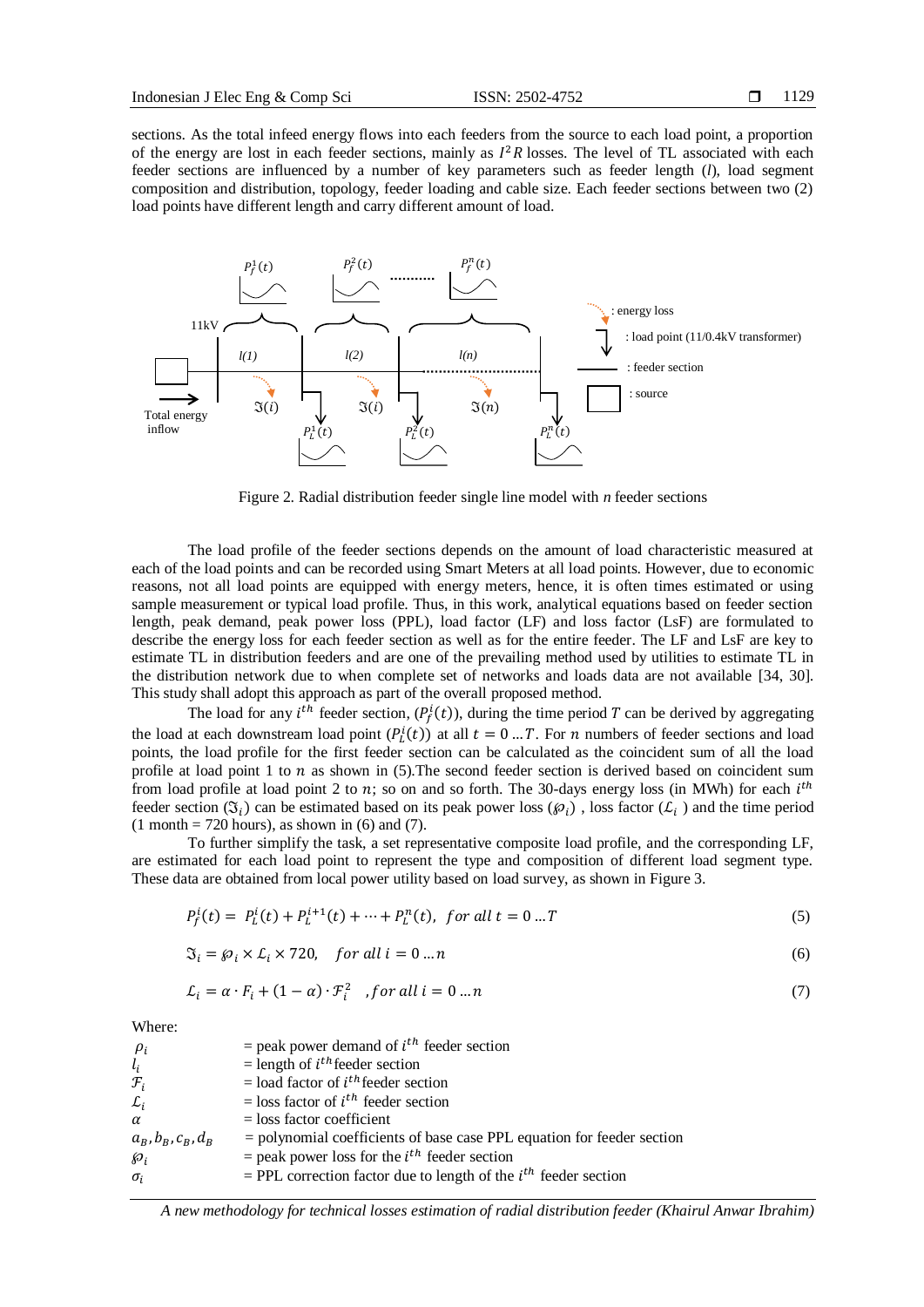| $\mathfrak{I}_i$   | = energy losses of $i^{th}$ feeder section                         |
|--------------------|--------------------------------------------------------------------|
| $\mathfrak{I}_{F}$ | $=$ energy losses of feeder                                        |
| $P_f^i(t)$         | = aggregated 24 hours load profile for the $i^{th}$ feeder section |
| $P_t^i(t)$         | = representative 24 hours load profile for the $i^{th}$ load point |
| n                  | $=$ total number of feeder section                                 |



Figure 3. Load profile curves and LF [33]

As shown in (2), the PPL of each feeder section ( $\varphi_i$ ) depends on its PPD in MW, which varies over time. Traditionally, the normal method is to run load flow simulations for each feeder to find the PPL for each PPD, which is inefficient. To simplify analysis, this paper propose to develop a generic equation which enable user to estimate the PPL of feeder section at any value of PPD. To do this, a base case PPL characteristic equation is developed using regression analysis of load flow results.The base case feeder section is modelled in DigSILENT Powerfactory as a single feeder connected to a single end-point load, as shown in Figure 4. Static load flow simulations are conducted at 10%, 30%, 50%, 70%, 90% and 100% loading and the PPL at each PPD is plotted to obtain the third order polynomial regression equation. A sample result conducted on a sample base 11kV feeder is shown in Figure 5. This equation is then used to estimate the PPL of the feeder sections for any PPD for feeder of the same length and size as the base case feeder.



Figure 4. Single line model of base case feeder section

Figure 5. Example regression equation of peak power loss for a single 11kV feeder section

To improve the accuracy of estimating PPL based on PPD, the PPL regression equation then need to be corrected to cater for different feeder length. From [33], it is shown that feeder PPL equation is linearly correlated with cable length. Thus, the correction factors due to length is just established by simply multiplying the PPL equation with the ratio of the length of the feeder of interest  $(l_i)$  to the base case feeder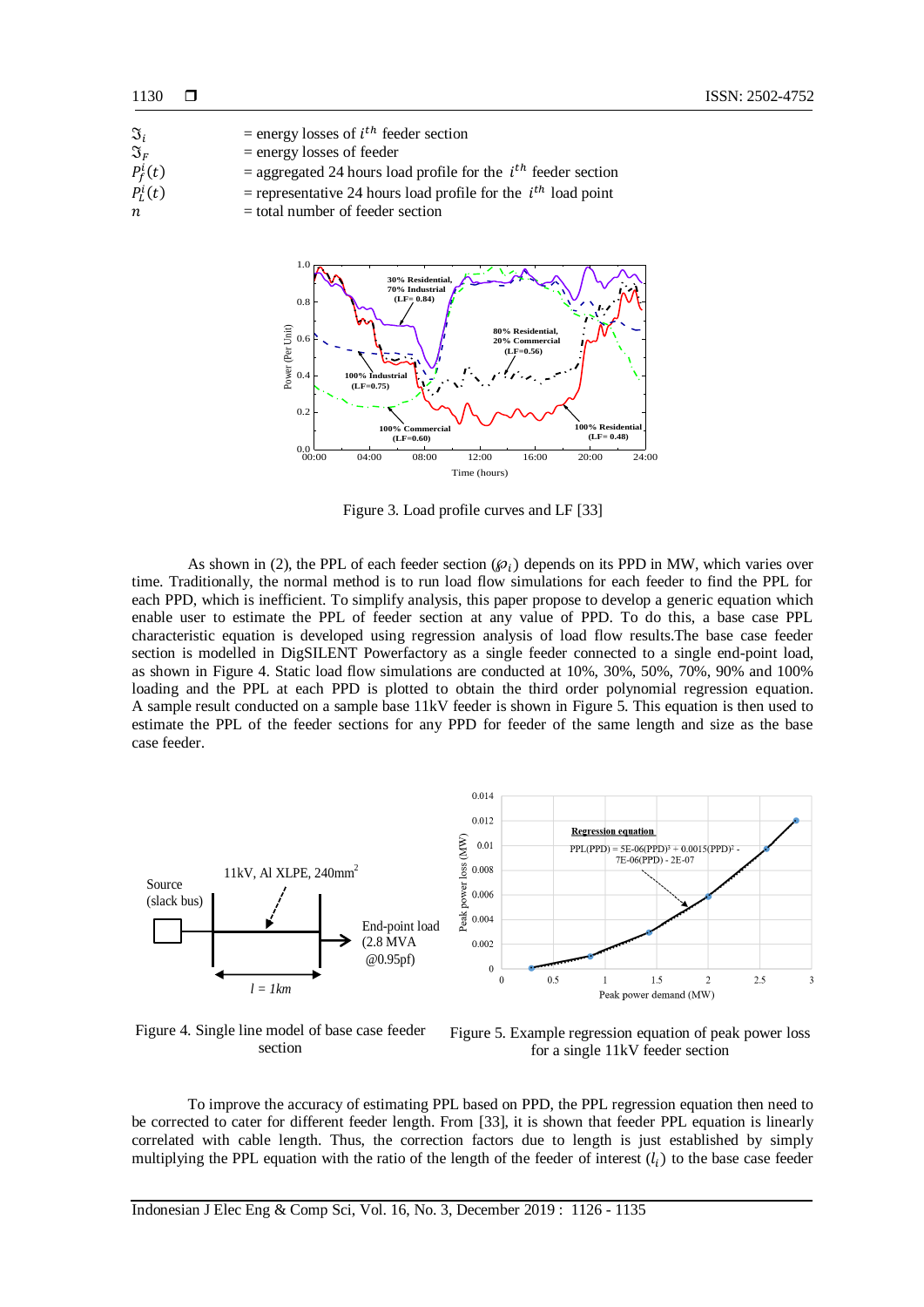length  $(l_b)$ , as shown in (8). The coefficients a, b, c and d are the PPL coefficients for the base case feeder section and is obtained from the graph shown in Figure 5. This equation then is used to find the 30-days TL for each of feeder section with different PPD and length. Finally, the total feeder TL  $(\mathfrak{I}_f)$  can be calculated by taking the sum of TL of each of the feeder sections  $(\mathfrak{F}_i)$ , as shown in (9). The next section shall present case studies to estimate feeder losses on three (3) type of representative feeders using the proposed method. Figure 6 shows the flowchart of the overall methodology proposed in this paper.

$$
\wp_b \frac{l_i}{l_b} \times \{a\rho_i^3 + b\rho_i^2 - c\rho_i - d\} \tag{8}
$$

$$
\mathfrak{I}_f = \sum_{i=1}^n \mathfrak{I}_i \tag{9}
$$



Figure 6. A flow chart of the proposed distribution feeder TL estimation methodology

#### **3. CASE STUDY**

The proposed methodology are demonstrated through several case studies based on a set of representative feeders (RF) which is a generic and typical feeders found based on different types of area served created in reference [35]. All RF, including the base case feeder comprises of 11kV, 240mm2, 3 core, Al XLPE cable type. While the length of the base case feeder section is chosen to be 1km, the length of RF varies, depending on the location of the area served. To simplify analysis, the loads at each load points are assumed under balanced condition, with power factor of 0.95 and the voltage is assumed constant along feeder. In addition, the 30-days energy loss also assume that, the estimated load profile of the load point does not vary significantly for the entire loss calculation period. These generic characteristics of the RF under study are summarized in Table 1.

*A new methodology for technical losses estimation of radial distribution feeder (Khairul Anwar Ibrahim)*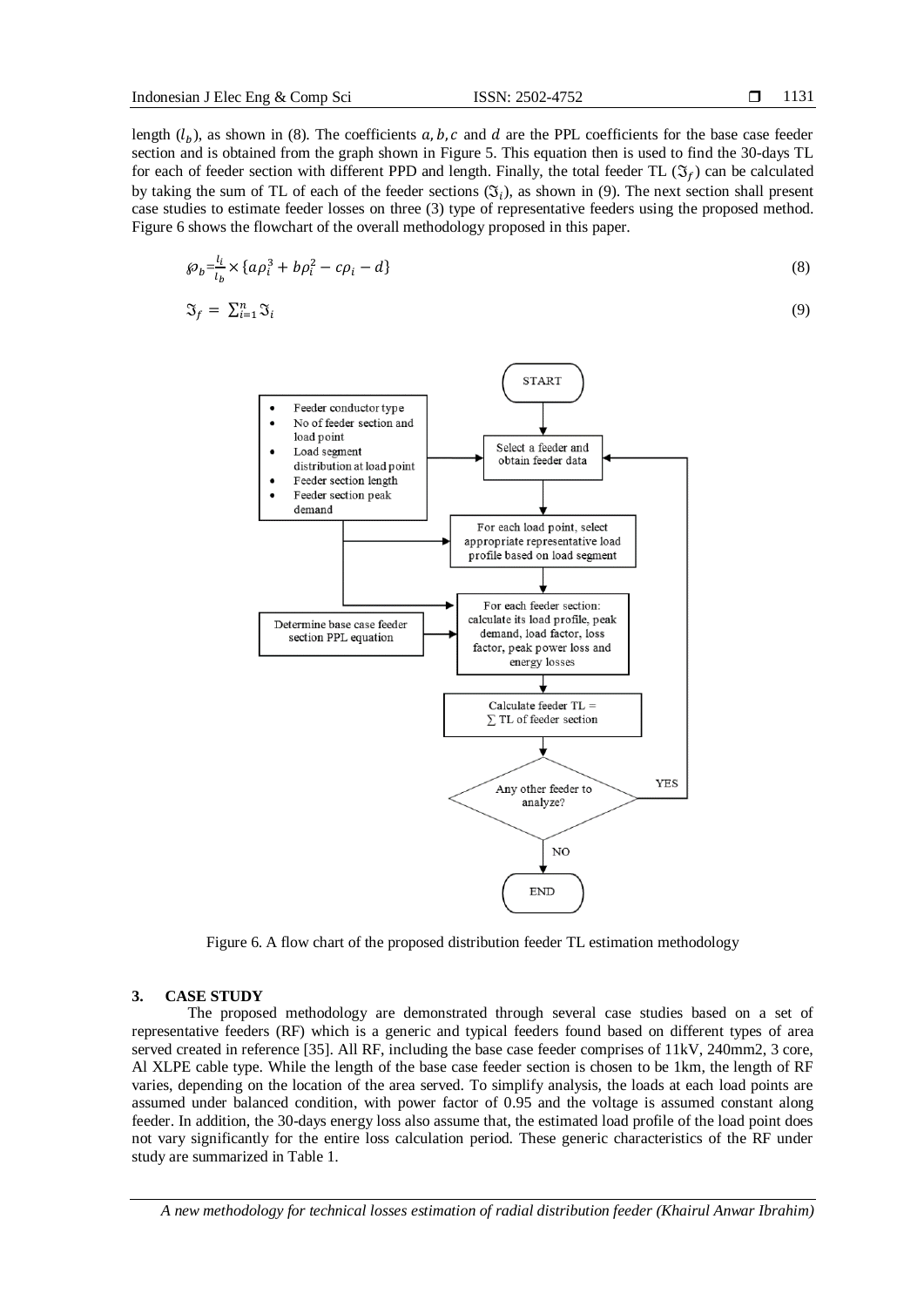The 30-days TL are calculated for each feeder using the above-mentioned method. The TL estimation is then validated against 15-minutes time interval load flow simulation. It is important to note that, despite of the generalized method proposed in this paper, the RF type presented and represents the typical distribution feeder found in the local power utility and cannot be prescribed over the board. For feeder of different type, further addition and modification of the values of the parameters (e.g. PPL regression equation) need to be repeated. Also, in this study, the loss factor coefficient,  $\alpha$ , is assumed to be 0.25, based on a study performed in reference [33].

| RF<br>Type | Feeder PPD in<br>MW                         | Load<br>distribution/<br>concentration | No of load points<br>(and feeder)<br>sections) | Load segment<br>composition                     | Total feeder<br>length $(l)$ in km | Description of<br>load area served            |
|------------|---------------------------------------------|----------------------------------------|------------------------------------------------|-------------------------------------------------|------------------------------------|-----------------------------------------------|
|            | High (>4MW)                                 | Near feeder<br>source                  |                                                | 100%<br>Commercial                              | 4.1                                | High density<br>commercial area               |
| 2          | Medium<br>(between<br>$2 \sim 3$ mw)        | Near feeder<br>source                  | 10                                             | Mixed $(70%$<br>Residential, 30%<br>Commercial) | 13.7                               | Residential<br>township at<br>semi urban area |
|            | Low $\left\langle \text{2MW} \right\rangle$ | Concentrated<br>near feeder end        | 10                                             | 100% residential                                | 20.2                               | Remote<br>villages/rural                      |

Table 1. Case Study Representative Feeder Characteristics

#### **4. RESULTS AND DISCUSSION**

Results of the case study are organized in two (2) parts: (a) estimation of feeder TL (b) validation with time series load flow simulation. Table 2 and 3 shows the results of the 30 days TL estimation for each feeder section along the feeder as well as for the total feeder TL. TL results obtained based on the proposed approach shows consistency with changes in the feeder section's characteristics. The TL of the feeder and feeder sections can be ranked accordingly, hence, it provides useful information to assist network planners to prioritize TL mitigation plan. It can be see that, although the average feeder length are short, the highest losses is observed in feeder section 1 as it has the highest PPD and LF. For RF type 2, even though the PPD for feeder section 1 and 2 are close to the rest of the feeder sections, the high losses of the two feeder sections are mainly contributed by high PPD and longer feeder length. The length of feeder section 10 is the highest among all in the same feeder but, the TL is lowest due to low PPD. From Table 3, the results of the total feeder TL when compared with time series load flow simulations shows less than 5% in differences. This shows that the proposed method yields reasonably accurate results.

Table 2. TL Estimation for Case Studies

| RF<br>Type     | Feeder<br>section       | Length<br>(km) | PPD at<br>load point<br>(MW) | LF    | $LsF*$ | Estimated branch<br>section PPD (MW) | PPL of feeder<br>section (MW) | 30-days TL<br>(MWh) |
|----------------|-------------------------|----------------|------------------------------|-------|--------|--------------------------------------|-------------------------------|---------------------|
|                | 1                       | 0.8            | 0.93                         | 0.575 | 0.367  | 4.044                                | 0.019515                      | 5.50                |
|                | $\overline{c}$          | 1              | 0.89                         | 0.562 | 0.352  | 3.130                                | 0.014560                      | 3.95                |
| 1              | 3                       | 0.6            | 0.87                         | 0.541 | 0.330  | 2.276                                | 0.004604                      | 1.17                |
|                | 4                       | 1              | 0.7                          | 0.513 | 0.301  | 1.410                                | 0.002932                      | 0.69                |
|                | 5                       | 0.7            | 0.75                         | 0.516 | 0.304  | 0.750                                | 0.000578                      | 0.14                |
|                | $\mathbf{1}$            | 0.9            | 0.25                         | 0.635 | 0.438  | 2.294                                | 0.007016                      | 2.33                |
|                | $\mathfrak{2}$          | 2.1            | 0.35                         | 0.656 | 0.465  | 2.049                                | 0.013041                      | 4.57                |
|                | 3                       | 1.1            | 0.22                         | 0.594 | 0.389  | 1.849                                | 0.005562                      | 1.65                |
|                | $\overline{\mathbf{4}}$ | 1.5            | 0.17                         | 0.609 | 0.407  | 1.641                                | 0.005969                      | 1.85                |
| $\mathfrak{2}$ | 5                       | 1.2            | 0.32                         | 0.570 | 0.361  | 1.545                                | 0.004227                      | 1.17                |
|                | 6                       | 1.3            | 0.18                         | 0.599 | 0.394  | 1.232                                | 0.002908                      | 0.83                |
|                | 7                       | 0.8            | 0.41                         | 0.620 | 0.420  | 1.061                                | 0.001324                      | 0.40                |
|                | 8                       | 1.6            | 0.29                         | 0.460 | 0.249  | 0.802                                | 0.001511                      | 0.27                |
|                | 9                       | 1.7            | 0.23                         | 0.452 | 0.241  | 0.532                                | 0.000704                      | 0.12                |
|                | 10                      | 1.5            | 0.31                         | 0.445 | 0.235  | 0.310                                | 0.000209                      | 0.04                |
|                | 1                       | 1.2            | 0.11                         | 0.465 | 0.254  | 1.808                                | 0.005796                      | 1.16                |
|                | $\mathfrak{2}$          | 1.4            | 0.13                         | 0.466 | 0.254  | 1.700                                | 0.005975                      | 1.20                |
|                | 3                       | 1.3            | 0.11                         | 0.464 | 0.252  | 1.583                                | 0.004812                      | 0.96                |
|                | $\overline{4}$          | 2.5            | 0.12                         | 0.464 | 0.252  | 1.477                                | 0.008048                      | 1.61                |
| 3              | 5                       | 2.1            | 0.11                         | 0.464 | 0.253  | 1.361                                | 0.005736                      | 1.15                |
|                | 6                       | 1.9            | 0.1                          | 0.466 | 0.254  | 1.251                                | 0.004382                      | 0.80                |
|                | $\overline{7}$          | 2.6            | 0.25                         | 0.466 | 0.254  | 1.154                                | 0.005102                      | 0.93                |
|                | 8                       | 2.6            | 0.32                         | 0.461 | 0.250  | 0.925                                | 0.003273                      | 0.59                |
|                | 9                       | 1.9            | 0.33                         | 0.453 | 0.242  | 0.629                                | 0.001101                      | 0.19                |
|                | 10                      | 2.7            | 0.31                         | 0.445 | 0.235  | 0.310                                | 0.000377                      | 0.06                |

Indonesian J Elec Eng & Comp Sci, Vol. 16, No. 3, December 2019 : 1126 - 1135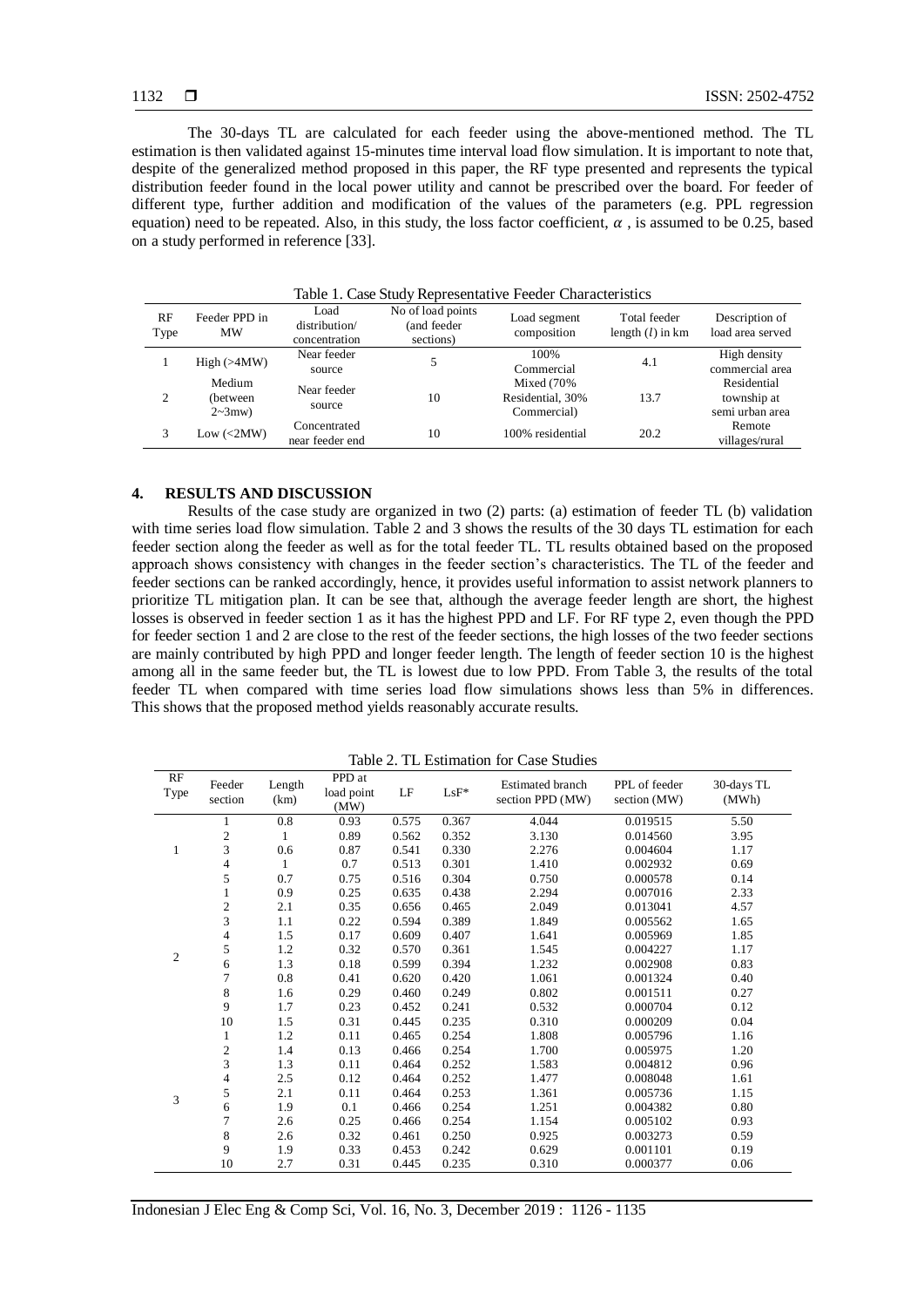| THOTA DI ''MILWARI'YII YI' I'LI LIYMIINMIYII ''IMI' I'LIIY MWILWA IYO''' MILIIMINMIYIN |          |                        |                     |                   |      |  |  |
|----------------------------------------------------------------------------------------|----------|------------------------|---------------------|-------------------|------|--|--|
|                                                                                        |          | Estimated total feeder | Simulated feeder TL | <b>Difference</b> | $\%$ |  |  |
| RF type                                                                                | TL (MWh) | (time series) (MWh)    | (MWh)               | Difference        |      |  |  |
|                                                                                        |          | 11.45                  | 11.87               | 0.42              | 3.51 |  |  |
|                                                                                        |          | 13.23                  | 12.74               | 0.49              | 3.87 |  |  |
|                                                                                        |          | 8.66                   | 8.94                | 0.29              | 3.19 |  |  |
|                                                                                        |          |                        |                     |                   |      |  |  |

Table 3. Validation of TL Estimation with Time Series Load Flow Simulations

#### **5. CONCLUSION**

Knowing that distribution feeders represent a significant contribution to TL, it is necessary for utilities to obtain a clear information on its level, location and cause of TL. A new and effective method for estimation TL of distribution feeder are proposed. The proposed analytical approach of using representative load profile and load loss factor formulation to estimate TL in each feeder sections is shown to be efficient. It is also robust and could be easily modified to perform TL estimation for different types and configurations of distribution feeders.

The case study shows that, TL for large number of distribution feeder could be efficiently estimated on a monthly basis using minimal load flow simulation and minimal type of data required. TL results of distribution feeders estimated on a regular basis are useful to monitor the TL trend in the feeders. Operational plan in terms of reconfiguring the network by changing normal off points could be formulated to minimize TL of distribution feeders. Additionally, TL in the distribution feeders could be useful input for decision making in network augmentation.

Future research work could be extended to include estimation of feeder TL with bidirectional power flow due to penetration of distributed generation, effect of harmonics and unbalanced condition. In addition, future research could also consider TL in ground cables as well as the effect of laterals to the feeder TL calculation. This methodology is useful in countries that Smart Meters are far from reality and the resources are scarce, so the system wide estimation could be performed with reasonably accurate results efficiently

### **ACKNOWLEDGEMENTS**

The authors wish to acknowledge the Center of Robotics and Industrial Automation (CeRIA) of Faculty of Electrical Engineering, Universiti Teknikal Malaysia Melaka (UTeM), for supporting this research. The authors also wish to acknowledge Institute of Power Engineering of Universiti Tenaga Nasional (UNITEN) for providing the data for the study.

### **REFERENCES**

- [1] The World Bank, "Toward a sustainable energy future for all: directions for the World Bank Group's energy sector," 2013.
- [2] The World Bank, "Reducing Technical and Non-Technical Losses in The Power Sector," 2009.
- [3] J. J. Grainger and T. J. Kendrew, "Evaluation of technical losses on Electric distribution systems," in *10th International Conference on Electricity Distribution*, 1989, vol. 6, pp. 488–493.
- [4] E. S. Ibrahim, "Management of loss reduction projects for power distribution systems," *Electr. Power Syst. Res.*, vol. 55, no. 1, pp. 49–56, 1999.
- [5] A. Rossoni, P. Alegre, R. D. Trevizan, A. S. Bretas, S. Halpern Braunstein, and N. G. Bretas, "Smart Distribution Power Losses Estimation : A Hybrid State Estimation Approach," in *Power and Energy Society General Meeting (PESGM)*, 2016.
- [6] N. E. Chang, "Determination of Primary-Feeder Loss," *IEEE Trans. Power Appar. Syst.*, vol. 87, no. 12, pp. 1991– 1994, 1968.
- [7] D. I. H. Sun, S. Abe, R. R. Shoults, C. M.S., E. P., and F. D., "Calculation Of Energy Losses In A Distribution System," *IEEE Trans. Power Appar. Syst.*, vol. 75, no. 5, pp. 969–977, 1980.
- [8] T. E. Somefun, C. O. A. Awosope, and A. Chiagoro, "Smart prepaid energy metering system to detect energy theft with facility for real time monitoring," *Int. J. Electr. Comput. Eng.*, vol. 9, no. 5, pp. 4184–4191, 2019.
- [9] S. C. Vegunta, M. J. Barlow, D. Hawkins, A. Steele, and S. A. Reid, "Electrical Losses Reduction in the UK Isle of Wight 11 kV Distribution Network - Case Study," *IEEE Trans. Power Syst.*, vol. 31, no. 6, pp. 4427–4434, 2016.
- [10] Sohn Associates and Imperial College London, "Management of electricity distribution network losses," 2014.
- [11] G. Grigoras, G. Cartina, M. Istrate, and F. Rotaru, "The Efficiency of the Clustering Techniques in the Energy Losses Evaluation from Distribution Networks," *Int. J. Math. Model. Methods Appl. Sci.*, vol. 5, no. 1, pp. 133– 141, 2011.
- [12] I. E. Davidson, A. Odubiyi, M. Kachienga, and B. Manhire, "Technical loss computation and economic dispatch model for T & D systems in a deregulated ESI," *Power Eng. J.*, vol. 16, no. 2, pp. 55–60, 2002.
- [13] ABB Inc, "Energy Efficiency in the Power Grid Energy Efficiency in the Power Grid," 2007.
- [14] V. H. M. Quezada, J. R. Abbad, T. Gómez, and S. Román, "Assessment of Energy Distribution Losses for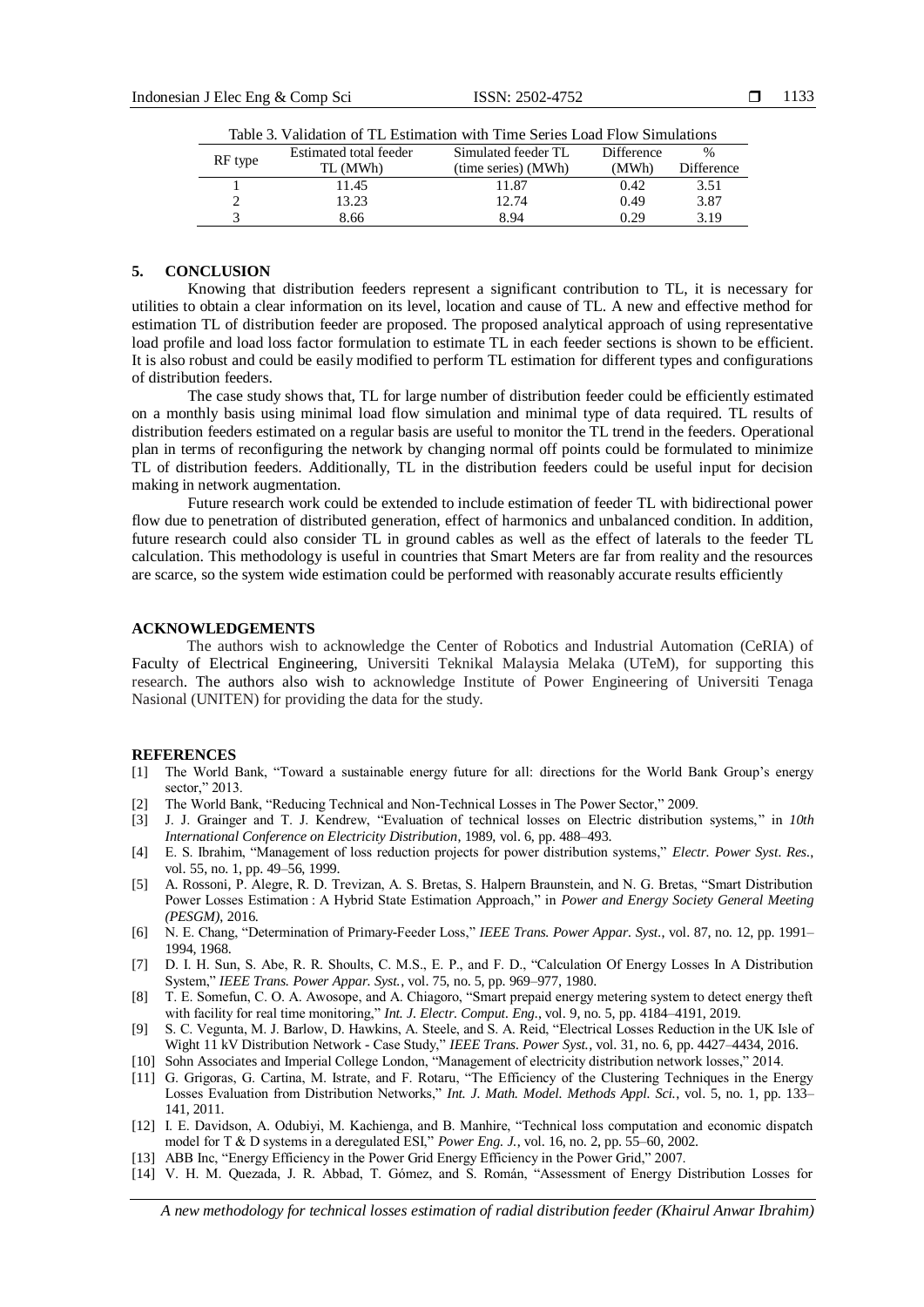Increasing Penetration of Distributed Generation," *IEEE Trans. Power Syst.*, vol. 21, no. 2, pp. 533–540, 2006.

- [15] R. A. Begum, K. Sohag, S. M. S. Abdullah, and M. Jaafar, "CO2 emissions, energy consumption, economic and population growth in Malaysia," *Renew. Sustain. Energy Rev.*, vol. 41, pp. 594–601, 2015.
- [16] P. Mancarella, C. K. Gan, and G. Strbac, "Optimal design of low-voltage distribution networks for CO2 emission minimisation. Part I: model formulation and circuit continuous optimisation," *IET Gener. Transm. Distrib.*, vol. 5, no. 1, p. 38, 2011.
- [17] S. M. Ali, P. S. Babu, and B. Gurusekhar, "Reconfiguration with Simultaneous DG installation to Improve the Voltage Profile in Distribution Network using Harmony Search Algorithm," *Bull. Electr. Eng. Informatics*, vol. 4, no. 4, pp. 257–273, 2015.
- [18] M. N. Bin Kamarudin, T. J. T. Hashim, and A. Musa, "Optimal sizing and location of distributed generation for loss minimization using firefly algorithm," *Indones. J. Electr. Eng. Comput. Sci.*, vol. 14, no. 1, pp. 421–427, 2019.
- [19] W. H. Kersting, *Distribution System Modeling and Analysis*. CRC Press, 2012.
- [20] K. Malmedal and P. K. Sen, "A better understanding of load and loss factors," *IAS Annu. Meet. - IEEE Ind. Appl. Soc.*, pp. 1–6, 2008.
- [21] C. C. B. Oliveira *et al.*, "A new method for the computation of technical losses in electrical power distribution systems," *Electr. Distrib. 2001. Part 1 Contrib. CIRED. 16th Int. Conf. Exhib. (IEE Conf. Publ No. 482)*, vol. 2001, no. 482, pp. 5–pp, 2001.
- [22] H. M. Khodr *et al.*, "Standard levels of energy losses in primary distribution circuits for SCADA application," *IEEE Trans. Power Syst.*, vol. 17, no. 3, pp. 615–620, 2002.
- [23] C. A. Dortolina and R. Nadira, "The loss that is unknown is no loss at all: A top-down/bottom-up approach for estimating distribution losses," *IEEE Trans. Power Syst.*, vol. 20, no. 2, pp. 1119–1125, 2005.
- [24] A. K. Dashtaki and M. R. Haghifam, "A new loss estimation method in limited data electric distribution networks," *IEEE Trans. Power Deliv.*, vol. 28, no. 4, pp. 2194–2200, 2013.
- [25] Z. Mahmoodzadeh, N. Ghanbari, A. Mehrizi-sani, M. Ehsan, and C. Science, "Energy loss estimation in distribution networks using stochastic simulation," in *IEEE Power & Energy Society General Meeting*, 2015, pp.  $1 - 5$ .
- [26] R. Cespedes, H. Duran, H. Hernandez, and A. Rodriguez, "Assessment of electrical energy losses in the Colombian power system," *IEEE Trans. Power Appar. Syst.*, vol. PAS-102 No, no. 6, pp. 2425–2433, 1983.
- [27] N. Mohamed and D. Ishak, "Improved load flow formulation for radial distribution networks," *Indones. J. Electr. Eng. Comput. Sci. Vol.*, vol. 15, no. 3, pp. 1144–1153, 2019.
- [28] M. Barukcic, S. Nikolovski, and Z. Hederic, "Estimation of Power Losses on Radial Feeder Using Minimum Electrical Measurements and Differential Evolution Method," *Int. J. Soft Comput. Softw. Eng.*, vol. 2, no. 4, pp. 1– 13, 2012.
- [29] S. Wang, P. Dong, and Y. Tian, "A Novel Method of Statistical Line Loss Estimation for Distribution Feeders Based on Feeder Cluster and Modified XGBoost," *Energies*, vol. 10, no. Dlc, 2017.
- [30] C. L. Leonardo M. O. Queiroz, Marcio A. Roselli, Celso Cavellucci, "Energy Losses Estimation in Power Distribution Systems," *IEEE Trans. Power Syst.*, vol. 27, no. August, pp. 1–120, 2012.
- [31] R. Nadira, S. Benchluch, and C. A. Dortolina, "A novel approach to computing distribution losses," *IEEE PES Transm. Distrib. Conf. Expo.*, vol. 2, no. 4, pp. 3–7, 2003.
- [32] P. S. N. Rao and R. Deekshit, "Energy loss estimation in distribution feeders," *IEEE Trans. Power Deliv.*, vol. 21, no. 3, pp. 1092–1100, 2006.
- [33] K. A. Ibrahim, M. T. Au, C. K. Gan, and J. H. Tang, "System wide MV distribution network technical losses estimation based on reference feeder and energy flow model," *Int. J. Electr. Power Energy Syst.*, vol. 93, pp. 440– 450, 2017.
- [34] T. Gönen, *Electric Power Distribution System Engineering 2nd Ed*, 2nd ed. New York: McGraw-Hill, Inc, 2008.
- [35] K. A. Ibrahim, M. T. Au, and C. K. Gan, "Generic Characteristic of Medium Voltage Reference Network for the Malaysian Power Distribution System," *SCORED 2015 (IEEE Proceedings)*, pp. 204–209, 2015.

#### **BIOGRAPHIES OF AUTHORS**



Dr. Khairul Anwar Ibrahim finished his Bachelor degree in Electrical Power Engineering from Rensselaer PolytechnicInstitute (RPI), New York, USA. In 2002, he finished his Masters degree from RPI in the same field. From 2002-2006, he worked as maintenance and operation engineer at the Tuanku Ja'afar Power Station, Port Dickson, Negeri Sembilan, Malaysia. From 2006- 2009, he worked at TNB Research Sdn. Bhd, Kajang, Selangor as a researcher. Since 2010, he works as a Senior Lecturer at University Teknikal Malaysia Melaka (UTeM). In 2018, he finished his PhD in Electrical Engineering from Universiti Tenaga Nasional (UNITEN). His research interests includes energy efficiency, energy losses and power distribution network. E-mail: khairulanwar@utem.edu.my